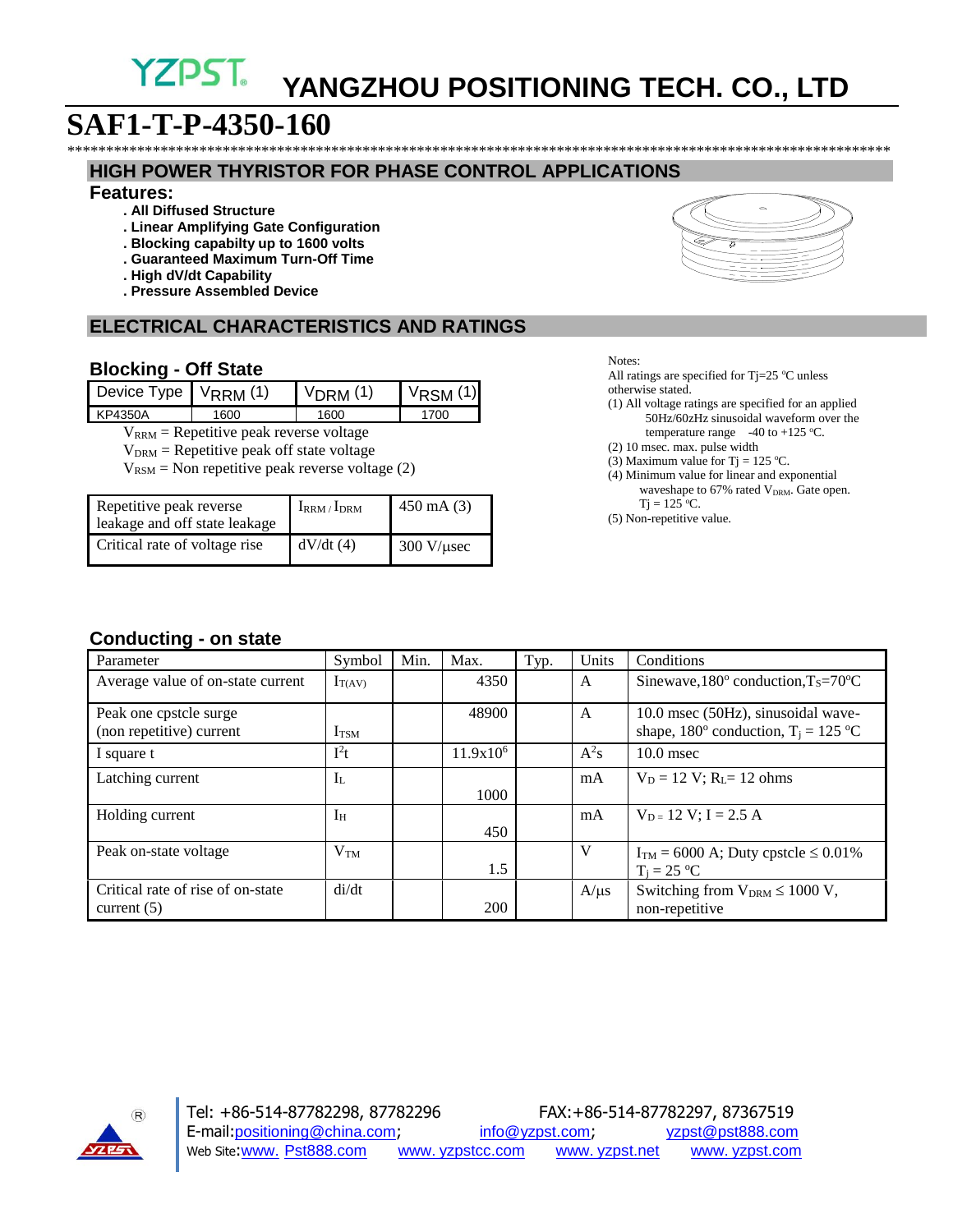## **ELECTRICAL CHARACTERISTICS AND RATINGS**

#### **Gating**

| Parameter                                     | Symbol      | Min. | Max.              | Typ. | Units          | Conditions                                                                                                                                                        |
|-----------------------------------------------|-------------|------|-------------------|------|----------------|-------------------------------------------------------------------------------------------------------------------------------------------------------------------|
| Peak gate power dissipation                   | $P_{GM}$    |      | 200               |      | W              | $t_p = 40$ us                                                                                                                                                     |
| Average gate power dissipation                | $P_{G(AV)}$ |      | 5.                |      | W              |                                                                                                                                                                   |
| Peak gate current                             | $I_{GM}$    |      | 15                |      | A              |                                                                                                                                                                   |
| Gate current required to trigger all<br>units | $I_{GT}$    | 30   | 300<br>200<br>125 |      | mA<br>mA<br>mA | $V_D = 12$ V; $R_L = 6$ ohms; $T_i = -40$ °C<br>$V_D = 12 V; R_L = 6 ohms; T_i = +25 °C$<br>$V_D = 12$ V; $R_L = 6$ ohms; $T_i = +125$ °C                         |
| Gate voltage required to trigger all<br>units | $V_{GT}$    | 0.30 | 5<br>3            |      | V<br>V<br>V    | $V_D = 12$ V; $R_L = 6$ ohms; $T_i = -40$ °C<br>$V_D = 12$ V; $R_L = 6$ ohms; $T_i = 0.125$ °C<br>$V_D$ = Rated $V_{DRM}$ ; $R_L$ = 1000 ohms;<br>$T_i = +125$ °C |
| Peak negative voltage                         | $V_{GRM}$   |      | 15                |      | $\mathbf{V}$   |                                                                                                                                                                   |

### **Dynamic**

| Parameter                           | Symbol   | Min. | Max. | Typ. | Units     | Conditions                                                |
|-------------------------------------|----------|------|------|------|-----------|-----------------------------------------------------------|
| Delay time                          | $t_d$    |      |      | 2.5  | <b>us</b> | $I_{TM}$ = 50 A; $V_D$ = 1500 V                           |
|                                     |          |      | 3.0  |      |           | Gate pulse: $V_G = 20 V$ ; $R_G = 20 ohms$ ;              |
|                                     |          |      |      |      |           | $t_r = 0.1 \,\mu s$ ; $t_p = 20 \,\mu s$                  |
| Turn-off time (with $V_R = -50 V$ ) | $t_q$    |      |      | 400  | us        | $I_{TM} = 250$ A; di/dt = 25 A/µs;                        |
|                                     |          |      |      |      |           | $V_R \ge -50$ V; Re-applied dV/dt = 30                    |
|                                     |          |      |      |      |           | V/µs linear to 67% V <sub>DRM</sub> ; V <sub>G</sub> = 0; |
|                                     |          |      |      |      |           | $T_i = 125$ °C; Duty cpstcle $\geq 0.01\%$                |
| Reverse recovery charge             | $Q_{rr}$ |      |      |      | A         | $I_{TM}$ =500 A; di/dt = 5 A/µs;                          |
|                                     |          |      |      |      |           | $V_R \geq -50 V$ , $T_i = 25 °C$ ;                        |

## **THERMAL AND MECHANICAL CHARACTERISTICS AND RATINGS**

| Parameter                                | Symbol           | Min.  | Max.   | Typ. | Units         | Conditions                                 |
|------------------------------------------|------------------|-------|--------|------|---------------|--------------------------------------------|
| Operating temperature                    | $T_i$            | $-40$ | $+125$ |      | $\rm ^{o}C$   |                                            |
| Storage temperature                      | $T_{\rm stg}$    | $-40$ | $+150$ |      | $\rm ^{o}C$   |                                            |
| Thermal resistance - junction to<br>sink | $\text{Re}(i-s)$ |       | 0.0075 |      | $\rm ^{o}C/W$ | Double sided cooled<br>Single sided cooled |
| Mounting force                           | D                | 98    | 113    |      | kN            |                                            |
| Weight                                   | W                |       |        | 2.0  | Kg.           |                                            |